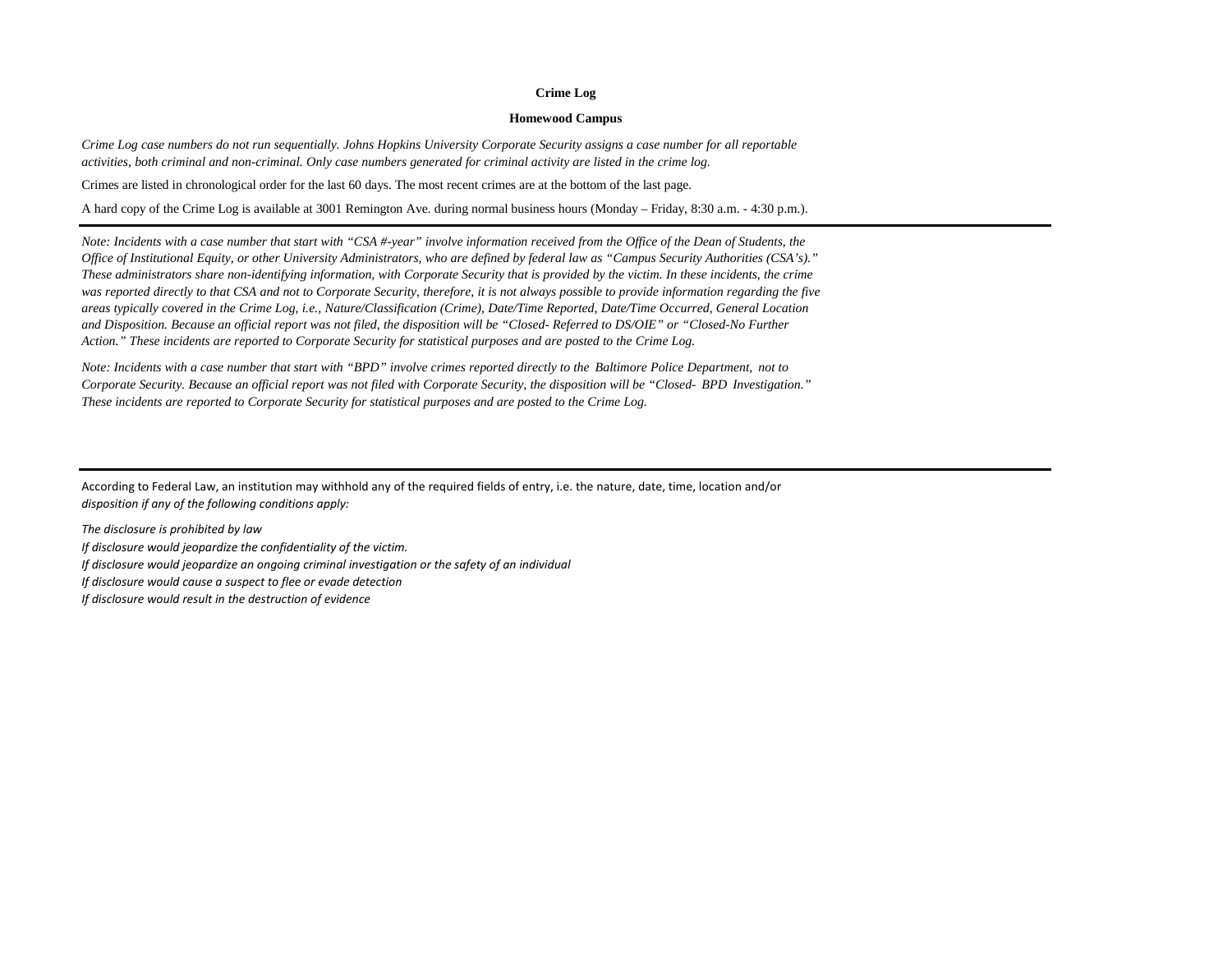| <b>Crime Log Start Date:</b><br><b>Crime Log End Date:</b> | 05/02/22<br>07/01/22 |                           |                                      |                                |                                    |
|------------------------------------------------------------|----------------------|---------------------------|--------------------------------------|--------------------------------|------------------------------------|
| Crime                                                      | <b>Case Number</b>   | <b>Date/Time Reported</b> | Date/Time Occurred                   | <b>General Location</b>        | <b>Disposition</b>                 |
| Assault                                                    | 22-01288             | 5/4/2022 - 0030           | 5/4/2022 - 2400                      | Off-Campus                     | Closed - Referred to<br>Department |
| <b>Suspicious Activity</b>                                 | 22-01298             | 5/4/2022 - 2040           | 5/4/2022 - 2036                      | 32nd & Calvert Streets         | Closed - No Futher Action          |
| Theft                                                      | 22-01301             | 5/5/2022 - 1228           | 4/25/2022 - 1500<br>4/26/2022 - 1000 | AMR II                         | Open                               |
| Theft                                                      | 22-01323             | 5/6/2022 - 2300           | 5/6/2022 1700-2300                   | <b>Recreation Center</b>       | Open                               |
| Assault                                                    | 22-01325             | 5/7/2022 - 0803           | 5/7/2022 - 0650                      | 211 W. 28th Street (7-Eleven)  | Closed - No Further Action         |
| <b>Suspicious Person</b>                                   | 22-01348             | 5/9/2022 - 0930           | 5/8/2022 - 0530                      | Space Telescope Building       | Open                               |
| Aggravated Assault                                         | BPD220502561         | 5/9/2022 - 1000           | 5/9/2022 - 1000                      | 3100 Block N. Calvert Street   | Closed - BPD Investigation         |
| <b>Suspicous Activity</b>                                  | 22-01384             | 5/11/2022 - 1300          | 5/11/2022 - 1108                     | On-Campus                      | Open                               |
| Unarmed Robbery                                            | 22-01396             | 5/11/2022 - 1940          | 5/11/2022 - 1937                     | Art Museum & Wyman Park Drives | Closed - BPD Investigation         |
| <b>Suspicious Person</b>                                   | 22-01397             | 5/11/2022 - 2225          | 5/11/2022 - 2205                     | 32nd & Calvert Streets         | Closed - No Further Action         |
| <b>Suspicious Person</b>                                   | 22-01400             | $5/12/2022 - 0030$        | 5/12/2022 - 0030                     | <b>Charles Commons</b>         | Closed - No Further Action         |
| Trespassing                                                | 22-01428             | 5/13/2022 - 0400          | 5/13/2022 - 0400                     | 2700 Block Charles Street      | Closed - BPD Investigation         |
| <b>Hit and Run</b>                                         | 22-01439             | $5/13/202 - 1655$         | 5/13/2022 - 1645                     | 3003 N. Charles Street         | Closed - No Further Action         |
| Assault                                                    | 22-01449             | 5/14/2022 - 1110          | 5/13/2022 - 2230                     | 3100 Block St. Paul Street     | Closed - Referred to BPD           |
| Trespassing                                                | 22-01453             | 5/14/2022 - 1522          | 5/14/2022 - 1522                     | Barnes & Noble                 | Closed - No Futher Action          |
| <b>Aggravated Assault</b>                                  | BPD220504697         | 5/14/2022 - 2320          | 5/14/2022 - 2320                     | 2800 Block N. Calvert Street   | Closed - BPD Investigation         |
| Theft from Vehicle                                         | BPD220504573         | 5/15/2022 - 1215          | 5/15/2022 0610 - 1215                | 3300 N. Charles Street         | Closed - BPD Investigation         |
| <b>Suspicious Person</b>                                   | 22-01470             | 5/15/2022 - 1500          | 5/15/2022 - 1500                     | 33rd & St. Lovegrove Ally      | Open                               |
| <b>Suspicious Person</b>                                   | 22-01479             | 5/16/2022 - 1140          | 5/16/2022 - 1133                     | Wolman Hall                    | Open                               |
| Domestic                                                   | 22-01540             | 5/17/2022 - 1359          | 5/17/2022 0830-1310                  | 3910 Keswick Road              | Closed - BPD Investigation         |
| Destruction of Property                                    | 22-01509             | 5/18/2022 - 0116          | 5/18/2022 - 0116                     | <b>Charles Commons</b>         | Open                               |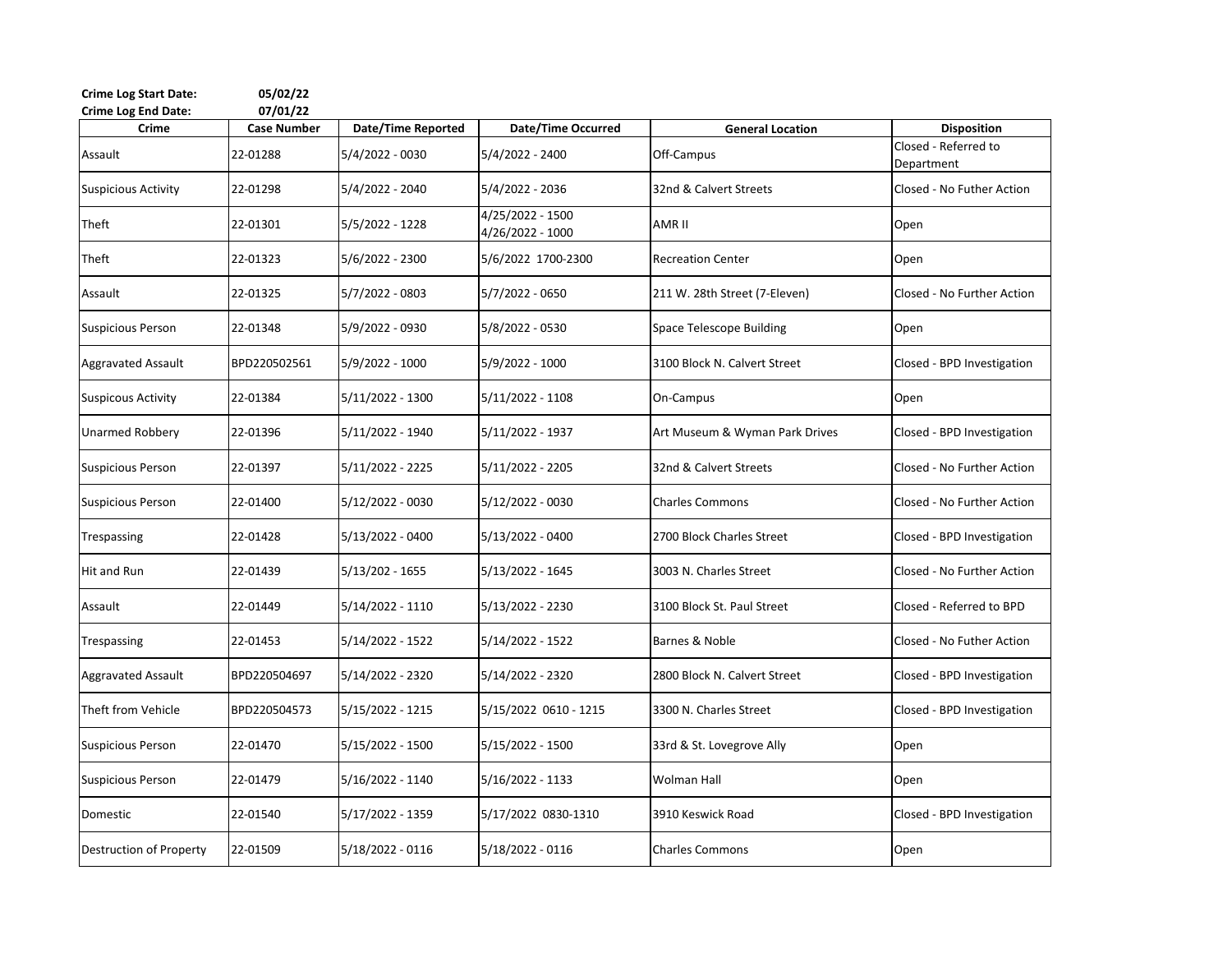| <b>Crime Log Start Date:</b><br><b>Crime Log End Date:</b> | 05/02/22<br>07/01/22 |                           |                                        |                                          |                                     |
|------------------------------------------------------------|----------------------|---------------------------|----------------------------------------|------------------------------------------|-------------------------------------|
| Crime                                                      | <b>Case Number</b>   | <b>Date/Time Reported</b> | <b>Date/Time Occurred</b>              | <b>General Location</b>                  | <b>Disposition</b>                  |
| Threat                                                     | 22-01515             | 5/18/2022 - 1009          | 5/17/2022 - 2101                       | On-Campus                                | Closed - Referred to BPD            |
| <b>Indecent Exposure</b>                                   | 22-01517             | 5/18/2022 - 1123          | 5/17/2022 1000 - 1200                  | 32nd Street & Abell Avenue               | Closed - Referred to BPD            |
| Theft                                                      | BPD220505857         | 5/19/2022 - 0841          | 5/19/2022 - 0841                       | 3200 St.Paul Street (CVS)                | Closed - BPD Investigation          |
| Theft                                                      | 22-01548             | 5/20/2022 - 0945          | 5/16/2022 - 2000<br>$5/17/2022 - 1200$ | <b>Athletic Center</b>                   | Open                                |
| Domestic                                                   | 22-01557             | 5/20/2022 - 1355          | Unknown                                | Off - Campus                             | Closed - Referred to OIE            |
| Motor Vehicle Theft                                        | BPD220507922         | 5/20/2022 - 2000          | 5/12/2022 - 1800<br>5/20/2022 - 2000   | 2912 Guilford Avenue                     | Closed - BPD Investigation          |
| <b>Disorderly Conduct</b>                                  | 22-01566             | 5/21/2022 - 0945          | 5/21/2022 - 0945                       | Brody Café                               | Closed - No Further Action          |
| Theft                                                      | 22-01596             | 5/23/2022 - 1500          | 5/21/2022 1800-1830                    | 3200 St. Paul Street                     | Closed - No Identifiable<br>Suspect |
| Distubrance                                                | 22-01609             | 5/24/2022 - 1117          | 5/24/2022 0920-0933                    | Unit Block 31st Street                   | Closed - No Further Action          |
| <b>Stalking</b>                                            | 22-01634             | 5/25/2022 - 1730          | February - April 2022                  | On-Campus                                | Closed - Referred to OIE            |
| Theft                                                      | BPD220508704         | 5/26/2022 - 1100          | 5/25/2022 - 2300<br>5/26/2022 - 1100   | 3501 St. Paul Street                     | Closed - BPD Investigation          |
| Theft                                                      | 22-01669             | 5/28/2022 - 1010          | 5/27/2022 - 2230<br>5/28/2022 - 0700   | Homewood Field                           | Open                                |
| Theft                                                      | BPD22509448          | 5/30/2022 - 0910          | 5/30/2022 - 0910                       | 3200 St. Paul Street (CVS)               | Closed - BPD Investigation          |
| Theft                                                      | BPD220601301         | 6/4/2022 - 2338           | 6/4/2022 - 2338                        | 3233 St. Paul Street (Subway Restaurant) | Closed - BPD Investigation          |
| <b>Armed Carjacking</b>                                    | 22-01769             | 6/5/2022 - 0046           | 6/5/2022 - 0042                        | 100 Block W. University Parkway          | Closed - BPD Investigation          |
| <b>Burglary</b>                                            | 22-01777             | 6/6/2022 - 1209           | 6/6/2022 0200-0930                     | <b>Health and Wellness Center</b>        | Open                                |
| Theft                                                      | BPD220601733         | 6/6/2022 - 1030           | $6/5/2022 - 1900$<br>6/6/2022 - 1030   | 300 E. 31st Street                       | Closed - BPD Investigation          |
| Theft                                                      | BPD220601747         | 6/6/2022 - 0319           | 6/6/2022 0 0319                        | 3501 St. Paul Street                     | Closed - BPD Investigation          |
| Theft                                                      | BPD220602817         | 6/9/2022 - 1700           | 6/9/2022 - 1700                        | 2700 Remington Avenue (Walgreens)        | Closed - BPD Investigaton           |
| <b>Burglary</b>                                            | BPD220602869         | 6/9/2022 - 1800           | $6/7/2022 - 0800$<br>6/9/2022 - 1800   | 330 E. 33rd Street                       | Closed - BPD Investigation          |
| Motor Vehicle Theft                                        | 22-01820             | 6/9/2022 - 2019           | 6/9/2022 1030 - 2015                   | Wolman Hall                              | Closed - No Identifiable<br>Suspect |